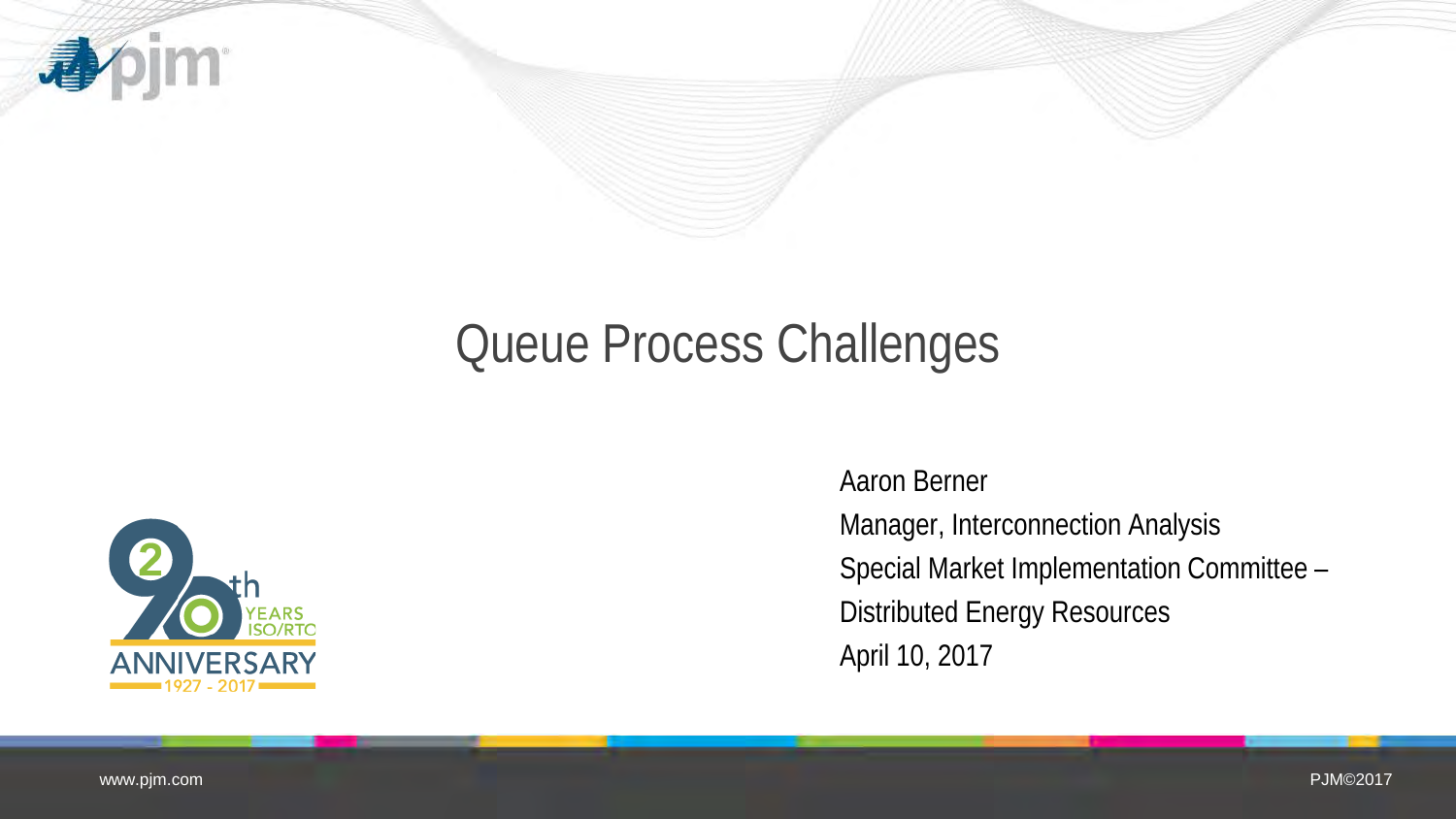Alternate Queue

- Current studies performed
	- Feasibility Study
- Problems with current process
	- "Screen" criteria requires queue to be closed (6 month queue)
		- Evaluation of "screen" criteria requires load flow studies with all projects in queue modeled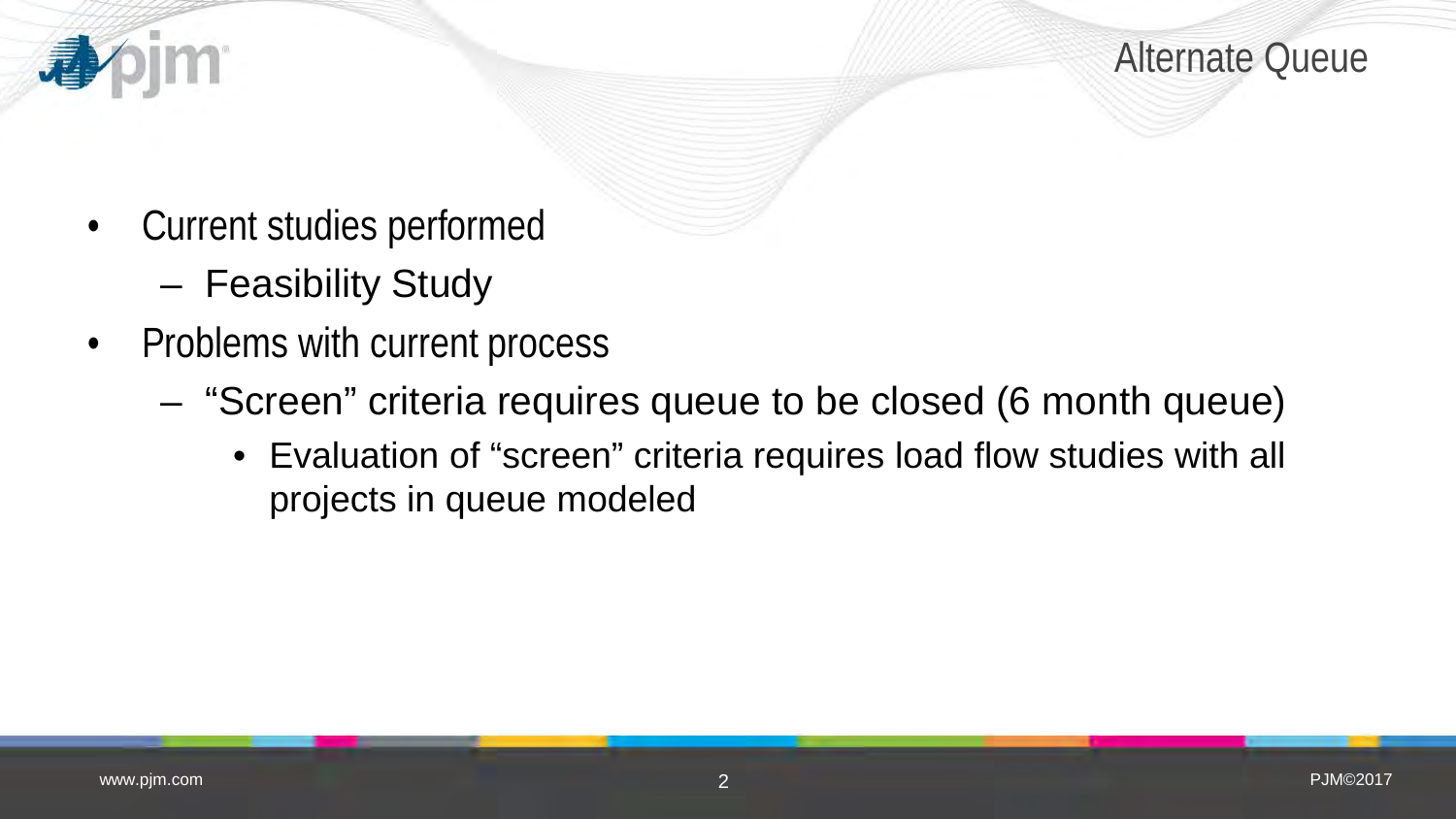

Alternate Queue

- Solution
	- Remove alternate queue screening
- Remove Alternate Queue screening
	- Allow projects to be evaluated for impacts once Point of Interconnection (POI) has been established
		- Identification of impacts could proceed with known POI if all previously queued projects in vicinity of project under study are also known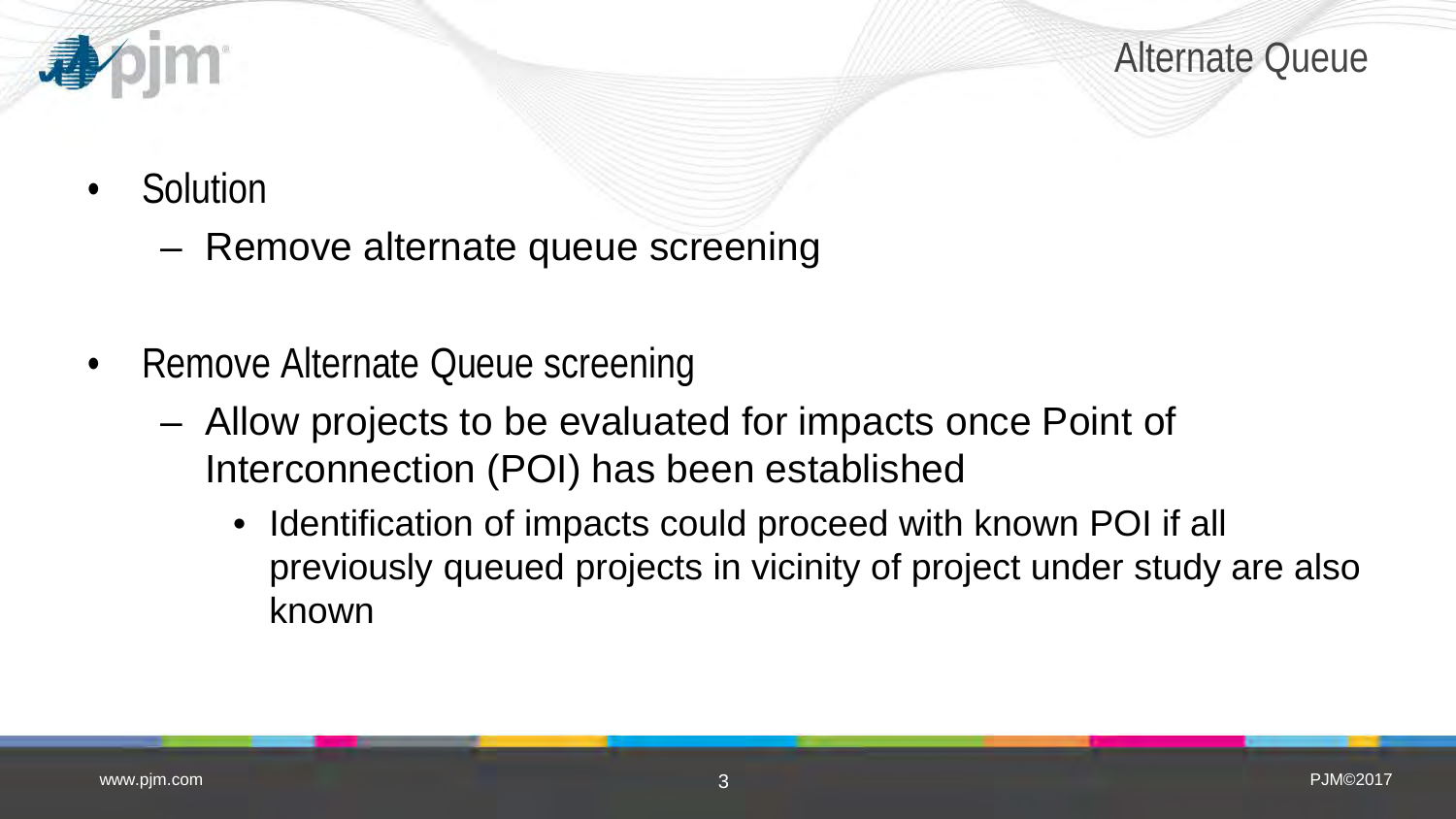

- Reinforcement costs <\$5 million allocated to all projects in a queue which add load to the violation defining the need for the reinforcement
- Problems with current process
	- Criteria requires queue to be closed (6 month queue)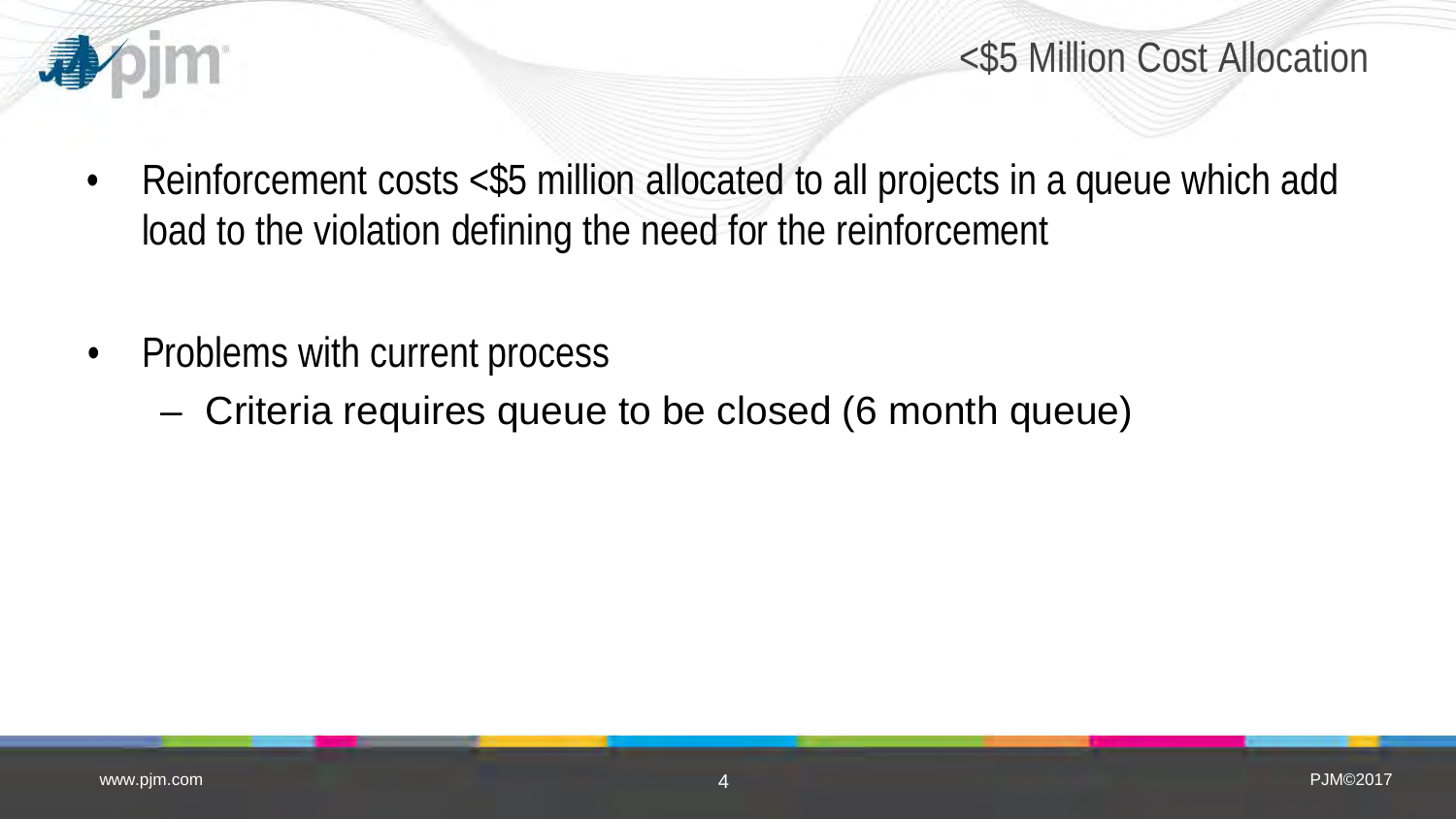



- Solution
	- Evaluate need for reinforcements with first request to cause the need for a reinforcement to be allocated 100% of the cost of the upgrade
		- Subsequent projects which contribute to the need for the reinforcement would have cost allocation based on MW impacts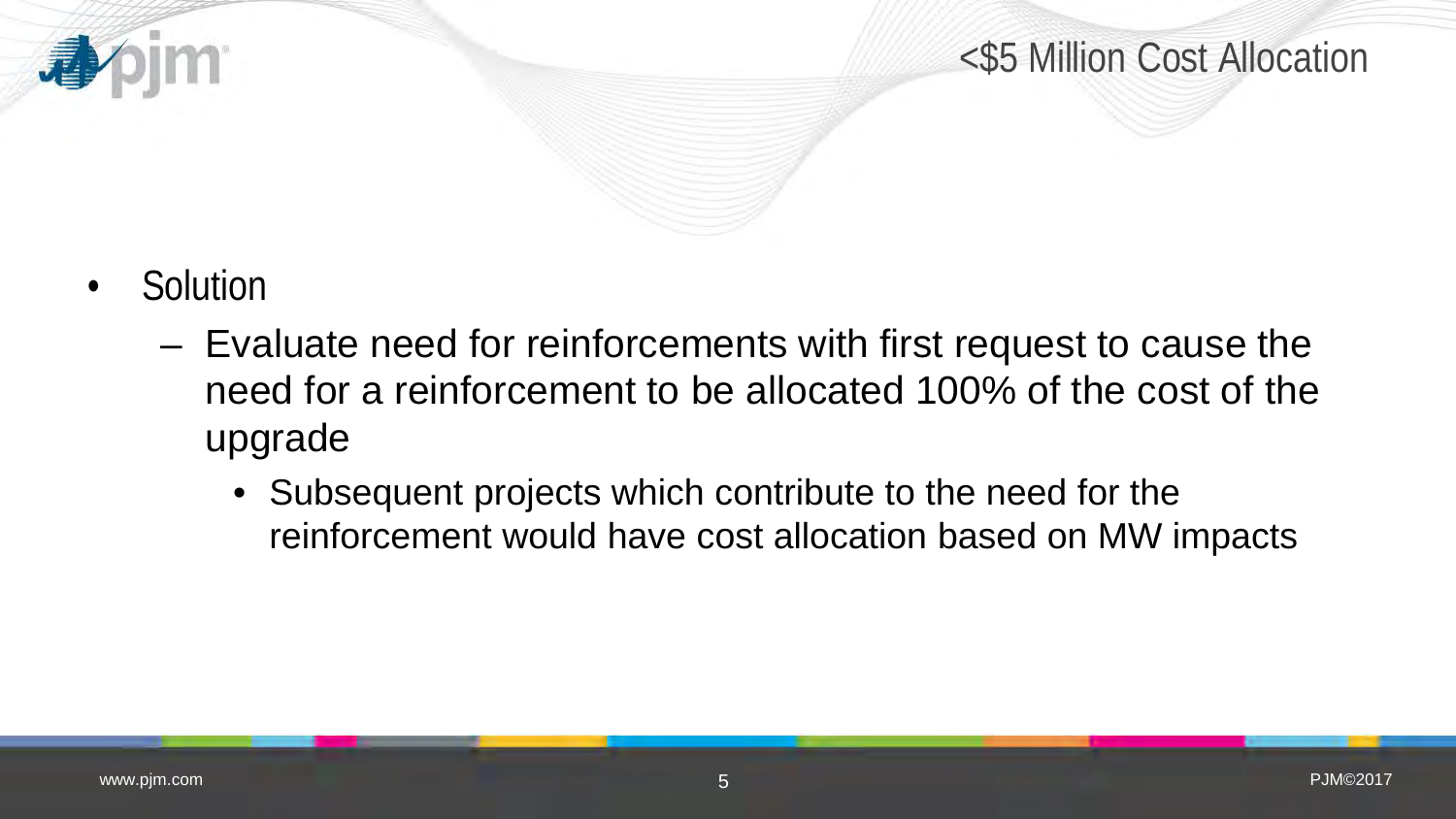

Benefits of rule removal

- Removing <\$5M cost allocation and Alternate Queue allows the potential to move studies forward more quickly if no violations are identified
- Removing these rules does not change the current process timelines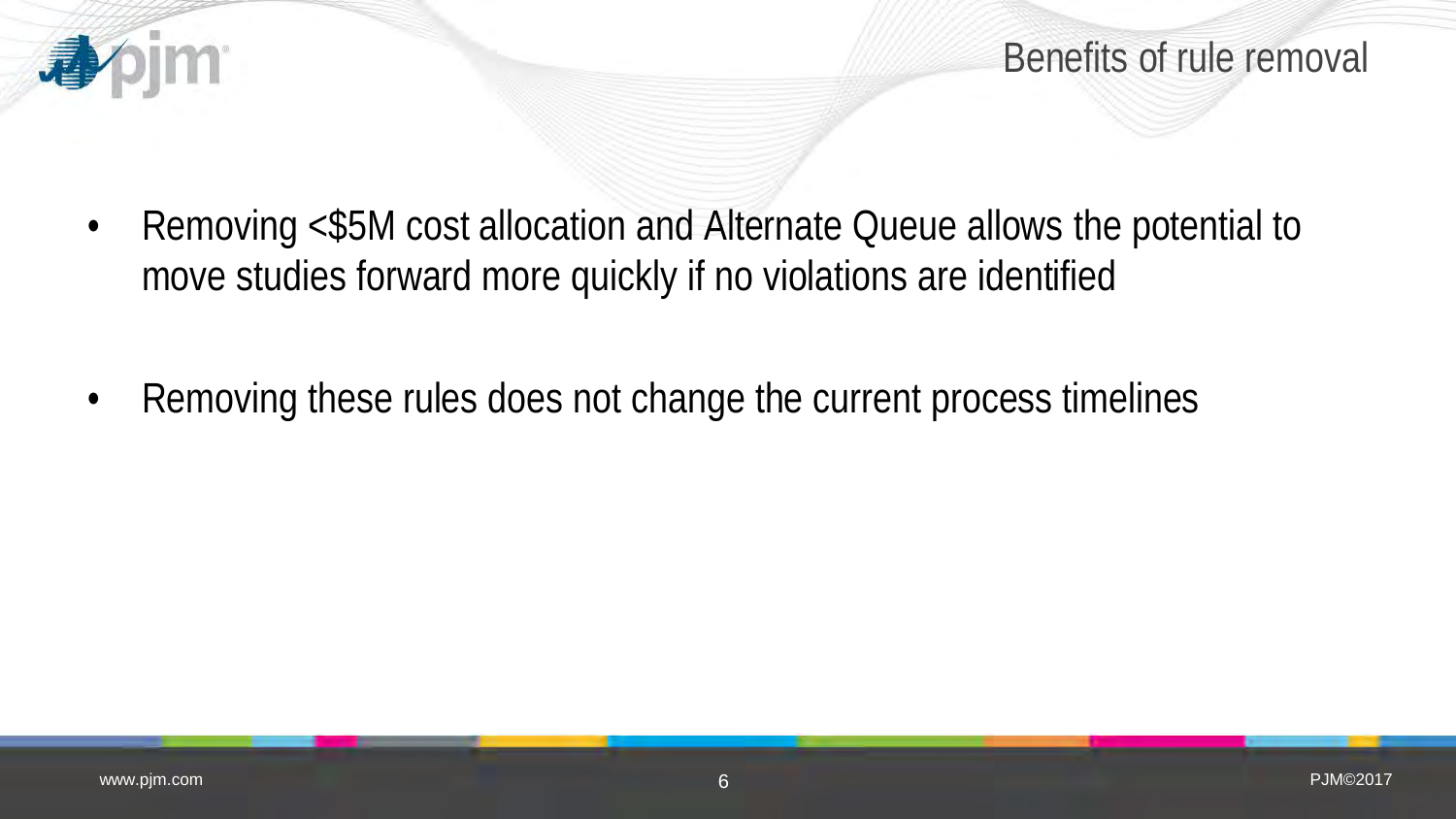

Current Status

- Language under review by PJM legal
- Plan presentation at April or May PC to bring Tariff and Manual changes